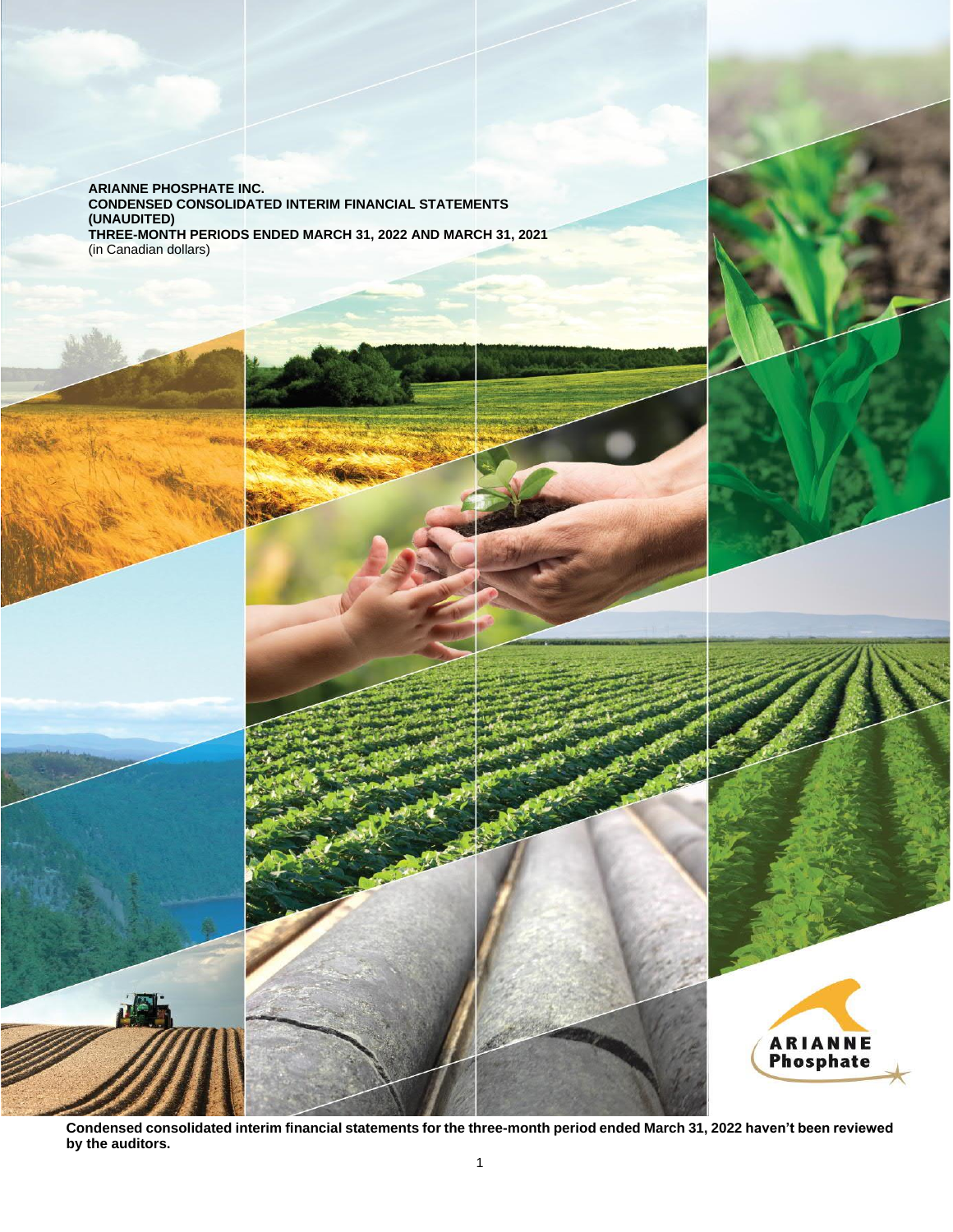## **CONTENTS**

| CONSOLIDATED INTERIM STATEMENTS OF FINANCIAL POSITION          |  |
|----------------------------------------------------------------|--|
| CONSOLIDATED INTERIM STATEMENTS OF LOSS AND COMPREHENSIVE LOSS |  |
| CONSOLIDATED INTERIM STATEMENTS OF CHANGES IN EQUITY           |  |
| CONSOLIDATED INTERIM STATEMENTS OF CASH FLOWS                  |  |
| NOTES TO THE CONSOLIDATED INTERIM FINANCIAL STATEMENTS         |  |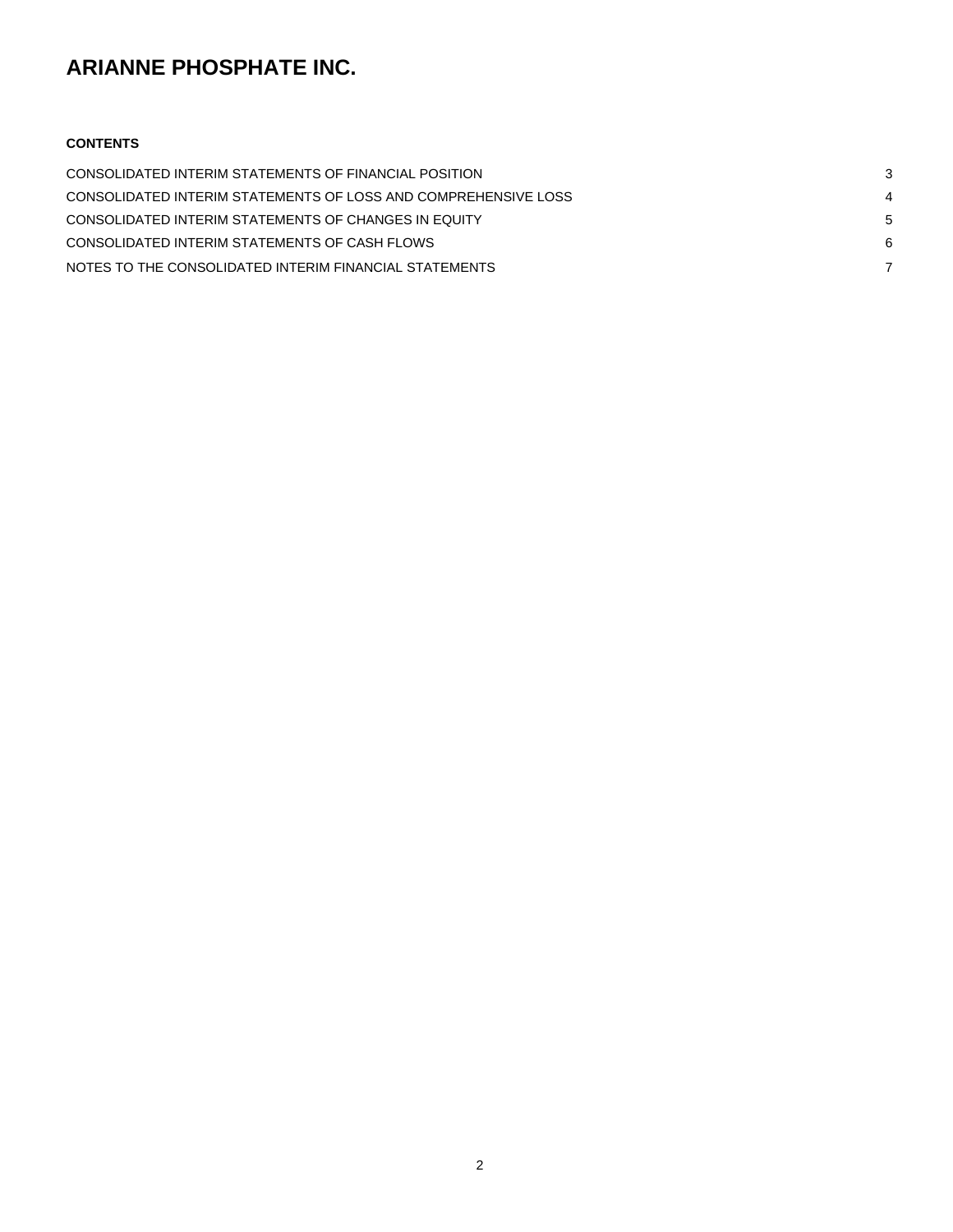## <span id="page-2-0"></span>**CONSOLIDATED INTERIM STATEMENTS OF FINANCIAL POSITION**

(In Canadian dollars)

|                                           | As at March<br>31, 2022 | As at<br>December 31.<br>2021 |
|-------------------------------------------|-------------------------|-------------------------------|
|                                           | \$                      | \$                            |
| <b>ASSETS</b>                             |                         |                               |
| <b>Current assets</b>                     |                         |                               |
| Cash (note 4)                             | 4,596,634               | 5,027,247                     |
| Receivables and other current assets      | 105,348                 | 130,009                       |
| Sales taxes receivable                    | 34,825                  | 20,118                        |
| Mining tax credit receivable              | 66,496                  | 66,496                        |
|                                           | 4.803.303               | 5.243.870                     |
| <b>Non-current assets</b>                 |                         |                               |
| Mining tax credit receivable              | 92,466                  | 68,844                        |
| Investment property - Outfitters (note 5) | 256,639                 | 260,241                       |
| Property, plant and equipment (note 6)    | 62,297,690              | 62,179,863                    |
| Right-of-use assets (note 7)              | 87,732                  | 100,266                       |
|                                           | 62,734,528              | 62,609,214                    |
| <b>Total assets</b>                       | 67,537,831              | 67,853,084                    |
| <b>LIABILITIES</b>                        |                         |                               |
| <b>Current liabilities</b>                |                         |                               |
| Accounts payable and accrued liabilities  | 251,737                 | 214,130                       |
| Lease liabilities (note 8)                | 66,683                  | 66,353                        |
| Loans (note 10)                           | 43,139                  | 43,139                        |
| Credit line (note 9)                      | 2,133,041               | 2,133,041                     |
|                                           | 2,494,601               | 2,456,663                     |
| <b>Non-current liabilities</b>            |                         |                               |
| Credit line (note 9)                      | 17, 153, 139            | 16,262,568                    |
| Lease liabilities (note 8)                | 33,245                  | 43,371                        |
| Deferred income taxes                     | 3,841,804               | 3,818,182                     |
| <b>Total liabilities</b>                  | 23,522,789              | 22,580,784                    |
| <b>Equity</b>                             |                         |                               |
| Capital stock (note 11)                   | 85,746,896              | 85,739,960                    |
| Warrants (note 12)                        | 9,804,077               | 9,804,077                     |
| Contributed surplus                       | 16,162,039              | 16,075,794                    |
| Deficit                                   | (67, 697, 970)          | (66, 347, 531)                |
| <b>Total equity</b>                       | 44.015.042              | 45,272,300                    |
| <b>Total liabilities and equity</b>       | 67,537,831              | 67,853,084                    |
|                                           |                         |                               |

**COMMITMENTS** (note 16) **SUBSEQUENT EVENT** (note 19)

The accompanying notes are an integral part of these consolidated interim financial statements.

ON BEHALF OF THE BOARD<br>(s) Siva J. Pillay, Director

(s) Pier-Elise Hebert-Tremblay, CFO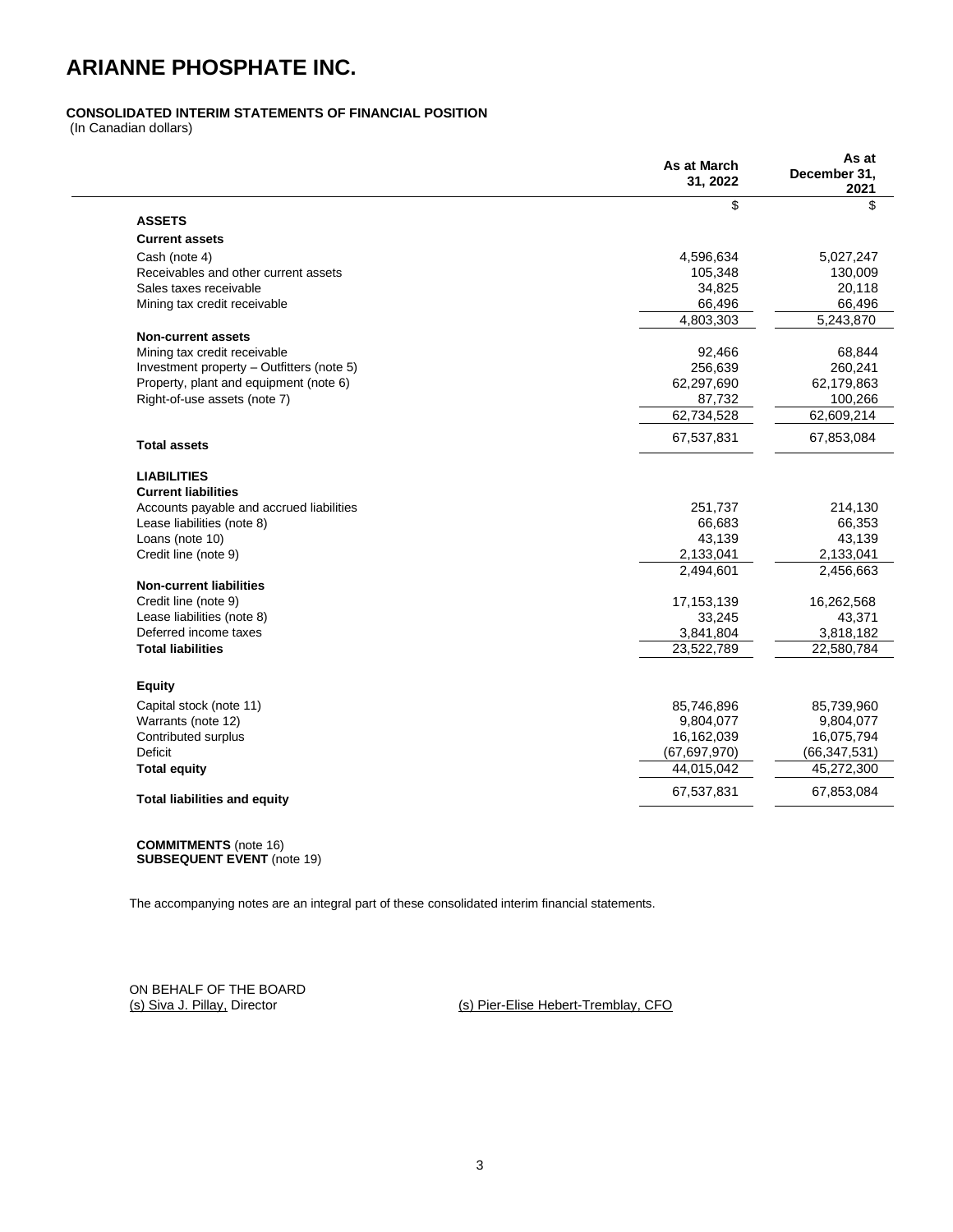## <span id="page-3-0"></span>**CONSOLIDATED INTERIM STATEMENTS OF LOSS AND COMPREHENSIVE LOSS**

**FOR THE THREE-MONTH PERIODS ENDED MARCH 31, 2022 AND 2021**

(In Canadian dollars)

|                                                                 | Three-month<br>period ended<br>March 31, 2022 | Three-month<br>period ended<br>March 31, 2021 |
|-----------------------------------------------------------------|-----------------------------------------------|-----------------------------------------------|
|                                                                 | \$                                            | \$                                            |
| <b>EXPENSES</b>                                                 |                                               |                                               |
| Salaries and benefits                                           | 124,550                                       | 61,516                                        |
| Share-based compensation                                        | 87,760                                        | 31,704                                        |
| Professional and consultant fees                                | 54,010                                        | 51,548                                        |
| Management fees                                                 | 25,000                                        | 6,250                                         |
| Registration and listing fees                                   | 23,866                                        | 27,431                                        |
| Communications                                                  | 50,788                                        | 34,599                                        |
| Promotion, representation and travel                            | 12,863                                        | 2,735                                         |
| Insurance                                                       | 15,592                                        | 11,430                                        |
| Rent and office expenses                                        | 17,081                                        | 15,562                                        |
| Depreciation of property, plant and equipment                   | 18,719                                        | 17,434                                        |
| <b>Bank charges</b>                                             | 1,254                                         | 849                                           |
| Government grant                                                | (965)                                         | (11,005)                                      |
| <b>Operating loss</b>                                           | 430,518                                       | 250,053                                       |
| <b>OTHER EXPENSES (INCOME)</b>                                  |                                               |                                               |
| Finance costs (note 13)                                         | 891,852                                       | 4,120,261                                     |
| Foreign exchange loss                                           | 1,544                                         | 2,234                                         |
| Net (income) loss of investment property -                      |                                               |                                               |
| Outfitters (Note 5)                                             | 12,262                                        | 12,625                                        |
|                                                                 | 905,658                                       | 4,135,281                                     |
| <b>LOSS BEFORE INCOME TAXES</b>                                 | 1,336,176                                     | 4,385,173                                     |
| Deferred income taxes                                           | 23,622                                        | 10,886                                        |
| <b>NET LOSS AND COMPREHENSIVE LOSS FOR</b><br><b>THE PERIOD</b> | 1,359,798                                     | 4,396,059                                     |
| <b>BASIC AND DILUTED LOSS PER SHARE</b>                         | 0.01                                          | 0.03                                          |
| <b>WEIGHTED AVERAGE NUMBER OF SHARES</b><br><b>OUTSTANDING</b>  | 185,464,974                                   | 111,462,816                                   |

The accompanying notes are an integral part of these consolidated interim financial statements.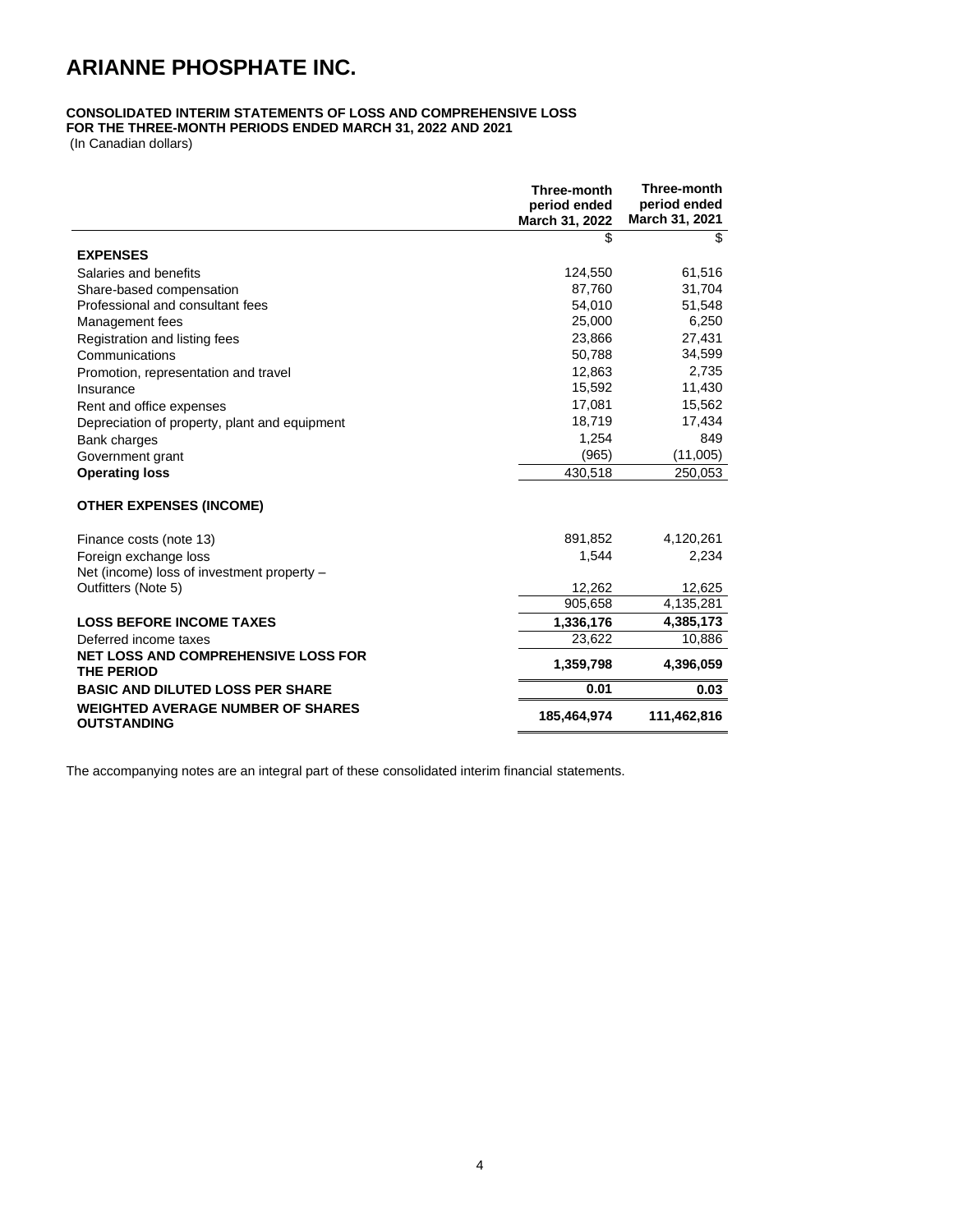## <span id="page-4-0"></span>**CONSOLIDATED INTERIM STATEMENTS OF CHANGES IN EQUITY**

**FOR THE THREE-MONTH PERIOD ENDED MARCH 31, 2022 AND 2021**

(in Canadian dollars)

| (III Ganduldi) uulidi S)                                            | Capital     |                      |                 | <b>Contributed</b> |                |                     |
|---------------------------------------------------------------------|-------------|----------------------|-----------------|--------------------|----------------|---------------------|
|                                                                     | stock       | <b>Capital stock</b> | <b>Warrants</b> | surplus            | <b>Deficit</b> | <b>Total equity</b> |
|                                                                     | common      |                      |                 |                    |                |                     |
|                                                                     | shares      | \$                   | \$              | \$                 | \$             | \$                  |
| Balance as at January 1, 2022<br>Net and Comprehensive loss for the | 185,464,469 | 85,739,960           | 9,804,077       | 16,075,794         | (66, 347, 531) | 45,272,300          |
| year                                                                |             |                      |                 |                    | (1,359,798)    | (1,359,798)         |
| Share-based compensation (note 12)                                  |             |                      |                 | 87,760             |                | 87,760              |
| Exercise of broker warrants (note 12)                               | 10,841      | 6,936                |                 | (1, 515)           |                | 5,421               |
| Share issuance expenses                                             |             |                      |                 |                    | 9,359          | 9,359               |
| Balance as at March 31, 2022                                        | 185,475,310 | 85,746,896           | 9,804,077       | 16,162,039         | (67, 697, 970) | 44,015,042          |
| Balance as at January 1, 2021                                       | 123,198,348 | 64,354,302           | 1,133,214       | 15,226,269         | (56, 836, 384) | 23,877,401          |
| Net and Comprehensive loss for the<br>year                          |             |                      |                 |                    | (8,830,113)    | (8,830,113)         |
| Share-based compensation (note 14)                                  |             |                      |                 | 195,834            |                | 195,834             |
| Grant of warrants (note 14)                                         |             |                      | 8,412,413       |                    |                | 8,412,413           |
| Warrants expired (note 14)                                          |             |                      | (585, 104)      | 585,104            |                |                     |
| Exercise of warrants (note 14)                                      | 28,946,666  | 7,134,153            | (96, 872)       |                    |                | 7,037,281           |
| Exercise of options (note 14)                                       | 109,800     | 36,181               |                 | (13, 873)          |                | 22,308              |
| Debt conversion (note 12)                                           | 21,709,655  | 9,335,151            |                 |                    |                | 9,335,151           |
| Private Placement (note 13)                                         | 11,500,000  | 4,880,173            | 869,827         |                    |                | 5,750,000           |
| Share issuance expenses                                             |             |                      |                 |                    | (610, 435)     | (610, 435)          |
| Grant of broker warrants                                            |             |                      |                 | 82,460             |                | 82,460              |
| <b>Modification of warrants</b>                                     |             |                      | 70,599          |                    | (70.599)       |                     |
| Balance as at December 31, 2021                                     | 185,464,469 | 85.739.960           | 9,804,077       | 16.075.794         | (66, 347, 531) | 45,272,300          |

The accompanying notes are an integral part of these consolidated interim financial statements.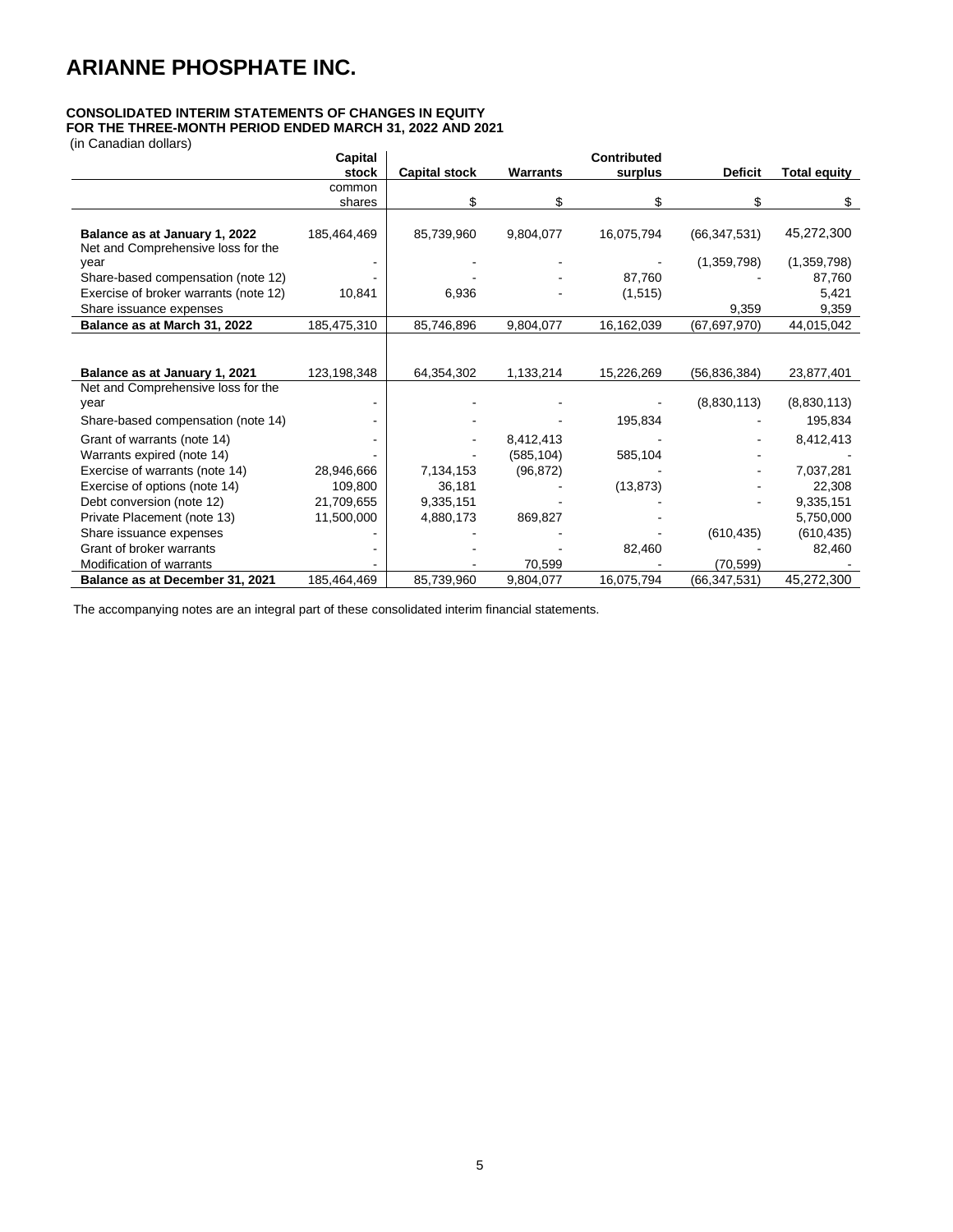## <span id="page-5-0"></span>**CONSOLIDATED INTERIM STATEMENTS OF CASH FLOWS**

## **FOR THE THREE -MONTH PERIODS ENDED MARCH 31, 2022 AND 2021**

(In Canadian dollars)

|                                                    | Three-month<br>period ended<br>March 31,<br>2021 | Three-month<br>period ended<br>March 31,<br>2021 |
|----------------------------------------------------|--------------------------------------------------|--------------------------------------------------|
|                                                    |                                                  | \$                                               |
| <b>CASH FLOW FROM (USED IN)</b>                    |                                                  |                                                  |
| <b>OPERATING ACTIVITIES</b>                        |                                                  |                                                  |
| Net loss for the period                            | (1,359,798)                                      | (4,396,059)                                      |
| Adjustments for:                                   |                                                  |                                                  |
| Share-based payments                               | 87,760                                           | 31,704                                           |
| Depreciation - Investment property - Outfitters    | 3,602                                            | 4,733                                            |
| Depreciation - Property, plant and equipment       | 19,134                                           | 17,434                                           |
| Income taxes and deferred taxes                    | 23,622                                           | 10,886                                           |
| Tax credit adjustment                              |                                                  | 409,302                                          |
| Finance costs                                      | 890,571                                          | 3,970,357                                        |
| Noncash grant                                      |                                                  | (846)                                            |
| Net change in non-cash working capital items (note |                                                  |                                                  |
| (14)                                               | 59,066                                           | (388, 158)                                       |
|                                                    | (276, 043)                                       | (340,647)                                        |
| <b>INVESTING ACTIVITIES</b>                        |                                                  |                                                  |
| Proceeds of tax credit                             |                                                  | 94,824                                           |
| Acquisition of property, plant and equipment       | (150, 195)                                       | (72, 456)                                        |
|                                                    | (150, 195)                                       | 22,368                                           |
|                                                    |                                                  |                                                  |
| <b>FINANCING ACTIVITIES</b>                        |                                                  |                                                  |
| Share issuance expenses                            |                                                  | (30,000)                                         |
| Warrants exercised                                 |                                                  | 333,333                                          |
| Broker warrants exercised                          | 5,421                                            |                                                  |
| Reimbursement of lease liabilities                 | (9,796)                                          | (7,082)                                          |
|                                                    | (4,375)                                          | 296,251                                          |
|                                                    |                                                  |                                                  |
| <b>CHANGE IN CASH DURING THE PERIOD</b>            | (430, 613)                                       | (22,028)                                         |
| <b>CASH BEGINNING OF PERIOD</b>                    | 5,027,247                                        | 628,910                                          |
| <b>CASH END OF PERIOD</b>                          | 4,596,634                                        | 606,882                                          |
| Supplementary cash flow information (note 14)      |                                                  |                                                  |
| Interest received                                  |                                                  | 161                                              |
|                                                    |                                                  |                                                  |

The accompanying notes are an integral part of these consolidated interim financial statements.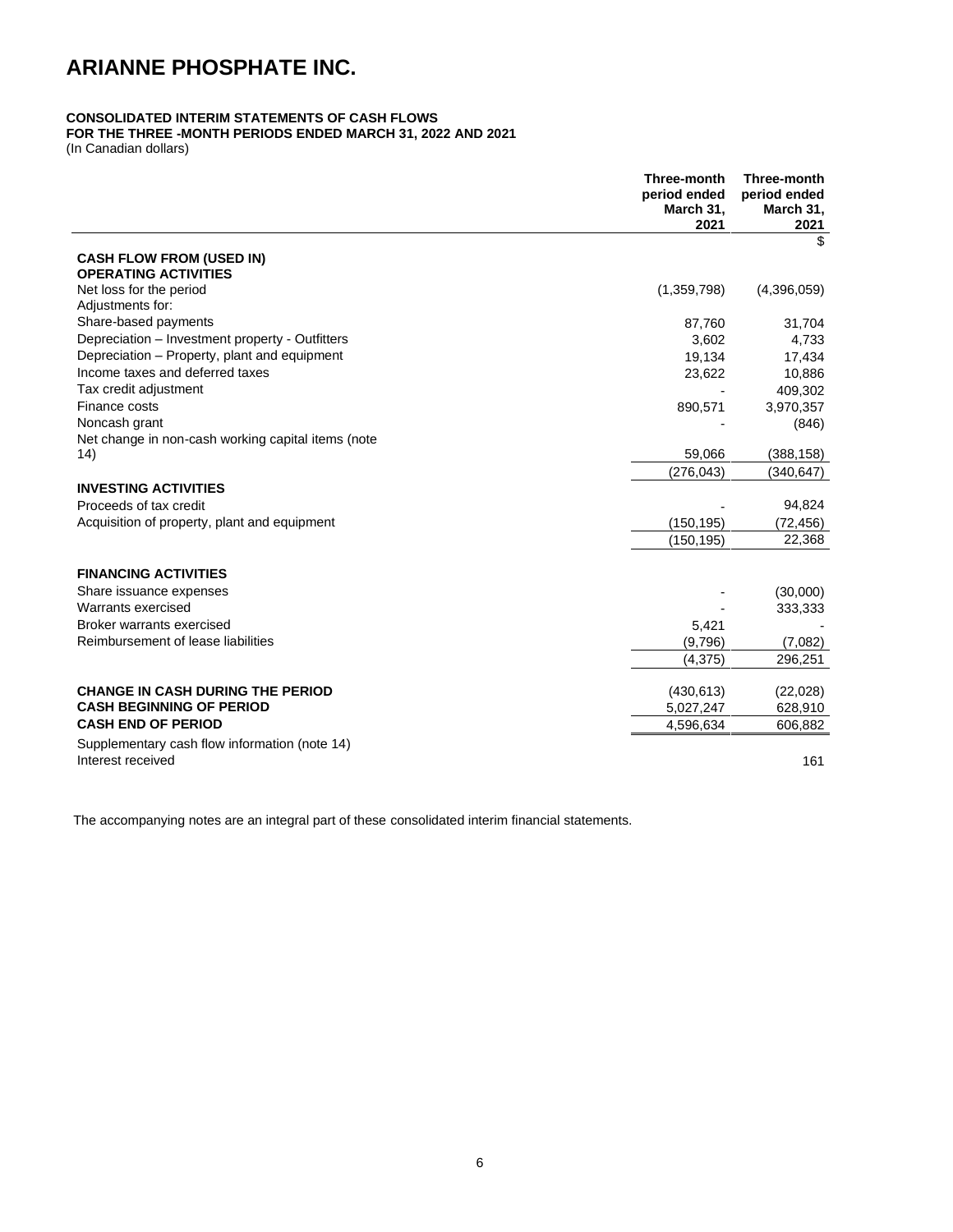**NOTES TO THE CONDENSED CONSOLIDATED INTERIM FINANCIAL STATEMENTS**

(in Canadian dollars)

### **1. STATUTE OF INCORPORATION, NATURE OF ACTIVITIES AND LIQUIDITY RISK**

Arianne Phosphate Inc. ("the Company") was incorporated under Part IA of the *Companies Act* (Quebec) and was continued under the *Business Corporations Act* (Quebec) (QBCA). The Company is engaged in the development of its Lac à Paul phosphate property located in Quebec, Canada. The Company has a National Instrument 43-101 compliant technical report for its mineral reserve and resource estimate and for a feasibility study on the Lac à Paul property. In October 2018, management determined that the technical feasibility and commercial viability of the Lac à Paul property had been established and accordingly, the development phase for the Lac à Paul property has commenced.

The Company's shares are listed on the TSX Venture Exchange (symbol DAN), on the Frankfurt exchange (symbol JE9N) and on the US Stock Exchange Over-the-Counter (OTC) (symbol DRRSF). The registered office of the Company is located at 393 Racine Street, Suite 200, Chicoutimi, Quebec, Canada G7H 1T2.

Although management has taken steps to verify titles of mining properties in which the Company has an interest, in accordance with industry standards for the current stage of exploration of such properties, these procedures do not guarantee the Company's title. Property title may be subject to unregistered prior agreements and non-compliant with regulatory requirements.

As at March 31, 2022, the Company had a working capital of \$2,308,702. Management of the Corporation believes that it has sufficient funds to maintain the status of its current obligations and keep its properties in good standing, to pay its ongoing general and administrative expenses and to meet its liabilities, obligations and existing commitments beyond the ensuing 12 months as they fall due, with the financing closed on June 4, 2021 (described in note 11). The Corporation's ability to continue future operations beyond twelve months and fund its development expenditures is dependent on management's ability to secure additional financing in the future, which may be completed in a number of ways, including, but not limited to, the issuance of new equity, debt financing or securing capital from potential partners. While management has been successful in securing financing in the past, there can be no assurance that it will be able to do so in the future or that these sources of funding or initiatives will be available to the Company or that they will be available on terms which are acceptable to the Company.

## **2. SUMMARY OF SIGNIFICANT ACCOUNTING POLICIES**

These condensed consolidated interim financial statements have been prepared in accordance with International Financial Reporting Standards ("IFRS") applicable to the preparation of interim financial statements, including IAS 34, Interim Financial Reporting, as issued by the International Accounting Standards Board ("IASB").

The accounting policies followed in these condensed consolidated interim financial statements are consistent with those applied in the Company's annual consolidated financial statements for the year ended December 31, 2021. These condensed consolidated interim financial statements should be read in conjunction with the Company annual consolidated financial statements for the year ended December 31, 2021, which have been prepared in accordance with IFRS as issued by the IASB.

The Board of Directors approved these condensed consolidated interim financial statements on May 25, 2022.

### **3. NEW ACCOUNTING STANDARD ADOPTED AND NEW ACCOUNTING STANDARD ISSUED BUT NOT YET IN EFFECT**

#### **New accounting standard issued but not yet in effect**

### Amendments to IAS 16 *Property, plant and equipment*

The IASB has made amendments to *IAS 16 Property, plant and equipment*, which will be effective for financial years beginning on or after January 1, 2022. Proceeds from selling items before the related item of Property, plant and equipment is available for use should be recognized in profit or loss, together with the costs of producing those items. The Company will therefore need to distinguish between the costs associated with producing and selling items before the item of Property, plant and equipment (pre-production revenue) is available for use and the costs associated with making the item of Property, plant and equipment available for its intended use. For the sale of items that are not part of a company's ordinary activities, the amendments will require the Company to disclose separately the sales proceeds and related production cost recognized in profit or loss and specify the line items in which such proceeds and costs are included in the statement of loss and comprehensive loss. Management is in the process of evaluating the impact of adopting this new standard to its consolidated financial statements.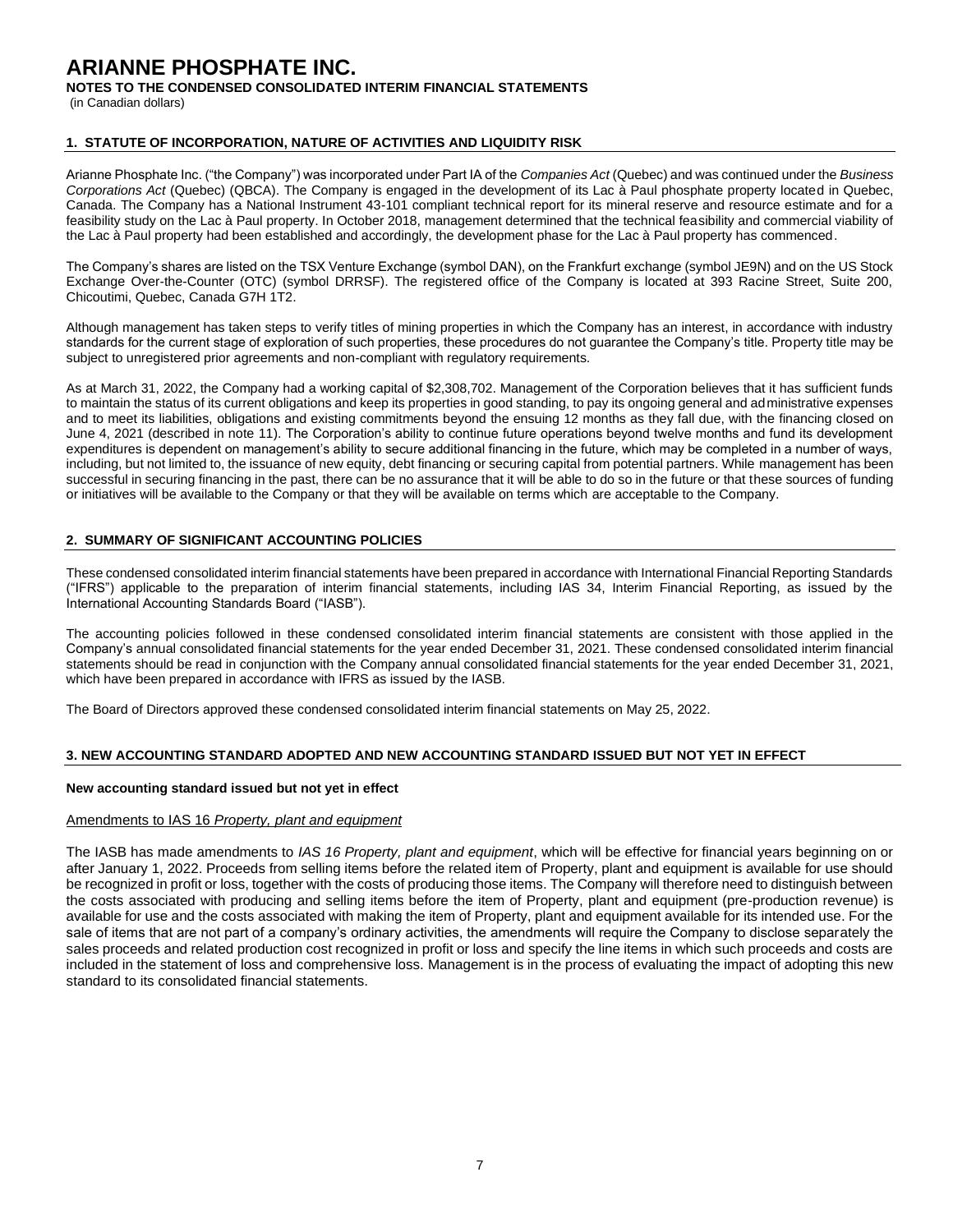**NOTES TO THE CONDENSED CONSOLIDATED INTERIM FINANCIAL STATEMENTS**

(in Canadian dollars)

#### **4. CASH**

| As at<br>December 31,<br>2021 | As at March 31,<br>2022 |      |
|-------------------------------|-------------------------|------|
|                               |                         |      |
| 5,027,247                     | 4,596,634               | Cash |

As at March 31, 2022, cash comprise cash on hand amounting to \$4,502,000 (December 31, 2021 - \$4,942,030) bearing interest at a fixed rate of 0.20% and 0.70% and an amount of \$94,589 (December 31, 2021- \$85,217) not bearing interest.

As at March 31, 2022 an amount of \$12,000 (\$12,000 in 2021) is restricted in connection with the Company's credit card agreement.

## **5. INVESTMENT PROPERTY – OUTFITTERS**

The following table summarizes the information related to the net loss of investment property – Outfitters:

|                                                 | Three-month<br>period ended<br>March 31, 2022<br>P | Three-month<br>period ended<br>March 31, 2021<br>\$ |
|-------------------------------------------------|----------------------------------------------------|-----------------------------------------------------|
| Outfitters income                               |                                                    |                                                     |
| Other income                                    | 1,212                                              | 1,014                                               |
| Operating expenses:                             |                                                    |                                                     |
| Management and operating fees                   | 1,582                                              | 1,901                                               |
| Professional fees                               | 1,500                                              |                                                     |
| Supplies                                        |                                                    | 215                                                 |
| Advertising and promotion                       | 556                                                | 1,245                                               |
| <b>Taxes and licenses</b>                       | 2,044                                              | 1,292                                               |
| Insurance                                       | 4,062                                              | 4,214                                               |
| Interest and bank charges                       | 128                                                | 39                                                  |
| Depreciation of property, plant and equipment   | 3,602                                              | 4,733                                               |
|                                                 | 13,474                                             | 13,639                                              |
| Gain (loss) of investment property – Outfitters | 12,262                                             | 12,625                                              |

The carrying value, net of amortization, for the outfitter operating assets is \$256,639 as at March 31, 2022 (\$260,241 as at December 31, 2021).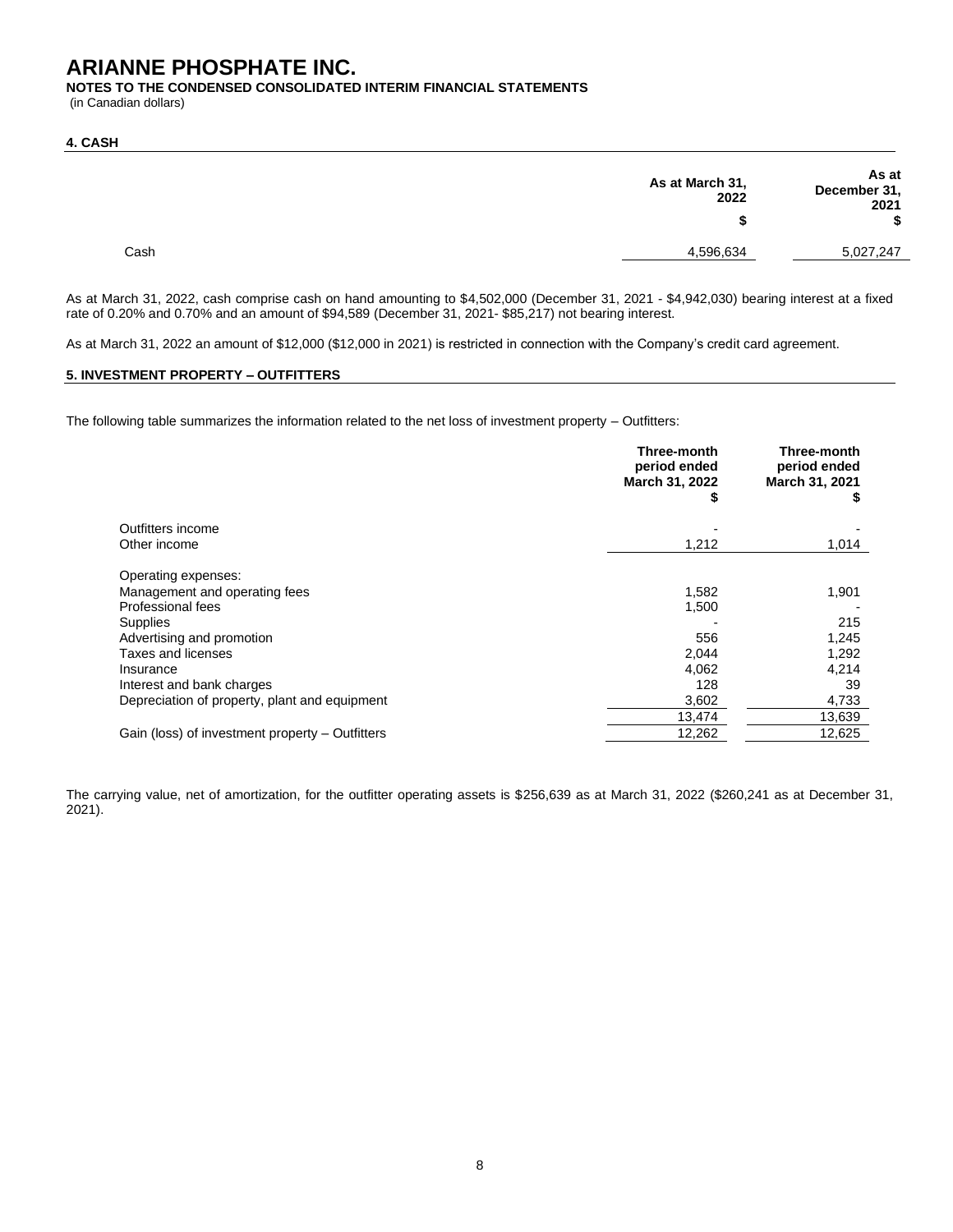**NOTES TO THE CONDENSED CONSOLIDATED INTERIM FINANCIAL STATEMENTS**

(in Canadian dollars)

## **6. PROPERTY, PLANT AND EQUIPMENT**

|                                 | Leasehold<br><i>improvements</i> | <b>Tools and</b><br>equipment | Computer<br>equipment | <b>Rolling</b><br>equipmen | Land                  | <b>Mineral</b><br>property under<br>development | Total       |
|---------------------------------|----------------------------------|-------------------------------|-----------------------|----------------------------|-----------------------|-------------------------------------------------|-------------|
|                                 | 5                                |                               |                       |                            |                       |                                                 | S           |
| Cost                            |                                  |                               |                       |                            |                       |                                                 |             |
| Balance as at December 31, 2020 | 294,032                          | 23,410                        | 29,878                |                            | 1,433,215             | 61,904,090                                      | 63,684,625  |
| Acquisition                     |                                  |                               |                       | 37,635                     |                       | 349,875                                         | 387,510     |
| Disposal                        |                                  |                               |                       |                            | (336, 800)            |                                                 | (336, 800)  |
| Tax credit                      |                                  |                               |                       |                            |                       | $(1,361,336)^{1}$                               | (1,361,336) |
| Balance as at December 31, 2021 | 294,032                          | 23,410                        | 29,878                | 37,635                     | 1,096,415             | 60,973,590                                      | 62,454,961  |
| Acquisition                     |                                  |                               |                       |                            |                       | 148,050                                         | 148,050     |
| Tax credit                      |                                  |                               |                       |                            |                       | (23, 622)                                       | (23,622)    |
| Balance as at March 31, 2022    | 294,032                          | 23,410                        | 29,878                | 37,635                     | $\frac{1}{1,096,415}$ | 61,098,019                                      | 62,579,389  |
|                                 |                                  |                               |                       |                            |                       |                                                 |             |
| <b>Accumulated depreciation</b> |                                  |                               |                       |                            |                       |                                                 |             |
| Balance as at December 31, 2020 | 211,955                          | 17,947                        | 18,185                |                            |                       |                                                 | 248,128     |
| Depreciation                    | 15,004                           | 2,016                         | 3,070                 | 6,880                      |                       |                                                 | 26,970      |
| Balance as at December 31, 2021 | 226,999                          | 19,963                        | 21,255                | 6,880                      |                       |                                                 | 275,097     |
| Depreciation                    | 3,302                            | 415                           | 636                   | 2,248                      |                       |                                                 | 6,601       |
| Balance as at March 31, 2022    | 230,301                          | 20,378                        | 21,891                | 9,128                      |                       | $\overline{\phantom{0}}$                        | 281,699     |
|                                 |                                  |                               |                       |                            |                       |                                                 |             |
| Net book value                  |                                  |                               |                       |                            |                       |                                                 |             |
| Balance as at December 31, 2021 | 67,033                           | 3,447                         | 8,623                 | 30,755                     | 1,096,415             | 62,973,590                                      | 62,179,863  |
| Balance as at March 31, 2022    | 63,731                           | 3,032                         | 7,987                 | 28,507                     | 1,096,415             | 61,098,019                                      | 62,297,690  |

*1) Represents the tax credit related to resources and the mining duty credit for loss for the years 2012, 2013 and 2019 and related deferred income taxes adjustments.*

### **7. RIGHT-TO-USE ASSETS**

|                                 | <b>Buildings and</b>  |         |
|---------------------------------|-----------------------|---------|
|                                 | <b>Accommodations</b> | Total   |
|                                 | \$                    | \$      |
| Cost                            |                       |         |
| Balance as at December 31, 2020 | 225,600               | 225,600 |
| Balance as at December 31, 2021 | 225,600               | 225,600 |
| Balance as at March 31, 2022    | 225,600               | 225,600 |
| <b>Accumulated depreciation</b> |                       |         |
| Balance as at December 31, 2020 | 75,201                | 75,201  |
| Depreciation                    | 50,133                | 50,133  |
| Balance as at December 31, 2021 | 125,334               | 125,334 |
| Depreciation                    | 12,533                | 12,533  |
| Balance as at March 31, 2022    | 137,867               | 137,867 |
| Net book value                  |                       |         |
| Balance as at December 31, 2021 | 100,266               | 100,266 |
| Balance as at March 31, 2022    | 87,733                | 87,733  |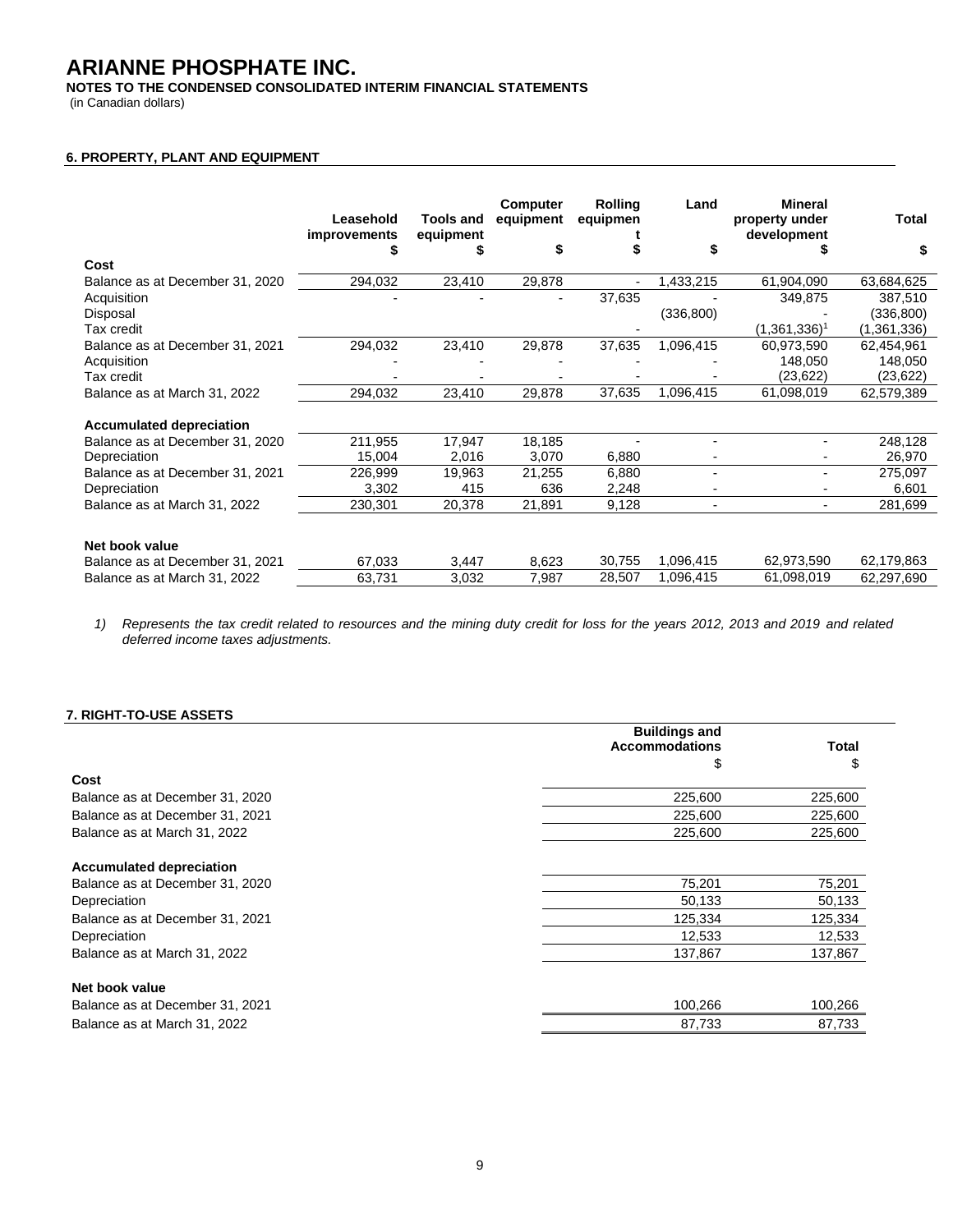**NOTES TO THE CONDENSED CONSOLIDATED INTERIM FINANCIAL STATEMENTS**

(in Canadian dollars)

### **8. LEASE LIABILITIES**

| 109.724 |           |
|---------|-----------|
|         | 140,875   |
| (9,796) | (31, 151) |
| 99,928  | 109,724   |
| 66,683  | 66,353    |
| 33,245  | 43,371    |
|         |           |

#### **9. CREDIT LINE**

The Company has non-revolving credit lines with Mercury Financing Corp. ("the Lender") which were obtained to finance the development of the Lac a Paul project. As of May 12, 2016, the lines were fully drawn. The Lender holds a first ranking security over the Company's Lac a Paul property claims, up to an aggregate amount of \$27 million. The wholly owned subsidiary, 9252-5880 Québec Inc., has guaranteed jointly and severally the credit lines. Furthermore, the Company is subject to restrictions related to the disposal of assets and equity issuance through financing.

In December 2017, the Company had extended its credit line until January 15, 2019. The credit line bears interest at an annual rate equal to 15%, with all interests capitalized to the principal amount until the credit line matures. In connection with this transaction, the Company paid to the lender a commitment fee of 3% of the total amount of the credit facility, due on January 15, 2019. At the closing, the parties also agreed to terminate 3,717,000 non-transferable warrants which were issued to the lender in October 2015. In connection with the extension of the credit line, the Company granted 17,181,739 warrants at an exercise price of \$0.68 per warrant.

In December 2018, the Company had extended its credit line until September 30, 2020. The credit line bears interest at an annual rate equal to 15%, with all interests capitalized to the principal amount until the credit line matures. At the closing, the parties have also agreed to terminate 17,338,739 non-transferable warrants which were issued to the lender in December 2017 (17,181,739 warrants) and in October 2014 (157,000 warrants). In connection with this extension, the Company also paid \$20,348 of transaction fees. In connection with the extension of the credit line, the Company granted 22,417,458 warrants at an exercise price of \$0.425 per warrant.

In June 2020, the Company had extended its credit line until June 15, 2021. The credit line bears interest at an annual rate equal to 15%, with all interests capitalized to the principal amount until the credit line matures. At the closing, the parties have also agreed to terminate 22,417,458 non-transferable warrants which were issued to the lender in December 2018. In connection with the extension of the credit line, the Company granted 26,780,000 warrants at an exercise price of \$0.2466 per warrant.

On March 31, 2021 the Company had extended its credit line until March 31, 2026. The credit line bears interest at an annual rate equal to 8%, with all interests capitalized to the principal amount, to be paid annually in cash or in common shares of the Company. The Lender also exercised 26,780,000 warrants into the Company's common shares, thereby reducing the credit facility of \$6,603,948. In conjunction with the amended credit facility, the Lender received 32 million non-transferable share purchase warrants, exercisable at a price of \$0.33 per share for a period of 5 years. These warrants are subject to a "warrant blocker" provision meaning the Lender's holdings can only go above 19.9% of the issued and outstanding common shares of the Company in certain limited circumstances. The warrants are subject to a hold period of four months and one day from the date of the issuance. An amount of \$8,412,413 was allocated to the fair value of the warrants, using the Black-Scholes pricing model. In connection with this extension, the Company also paid \$47,522 of transaction fees.

Since the terms of the extended credit facility are substantially different, the modification has been considered as an extinguishment of the original credit line. The difference between the carrying value of the credit line extinguished and the new credit line has been recognized in the statement of loss, through a gain of \$1,211,484.

The Company had increased the buyback purchase price of the existing production fee granted in favour of the Lender to \$11.25M.

The Company has undertaken to raise additional funds in the amount of \$3M within the 1-year anniversary of the closing of the transaction and, every anniversary thereafter for the three subsequent years, for total cumulative gross proceeds of \$12M. As at March 31, 2022 the Company raised \$5.75M, which is credited against the amount to be raised. Should the Company not raise additional funds on a yearly and cumulative basis, the Company shall issue the Lender an additional 5M non-transferable share purchase warrants per year where a funding milestone has not been met (maximum of 20M non-transferable warrants). Each warrant will be exercisable at a price per share equal to the market price on the date such warrants must be issued by the Company and will expire on the date the amended credit facility expires- for the first 4 years of the amended credit facility, in the event the Company has not repaid the Loan in full and the Lender remains the creditor of the Company in relation to such Loan, the Company shall grant the Lender an additional annual production fee of \$0.25/tonne , which may be bought back by the Company for \$2.25M, for a maximum annual additional production fee of \$1/tonne (which may be bought back by the Company for a total amount of \$9M).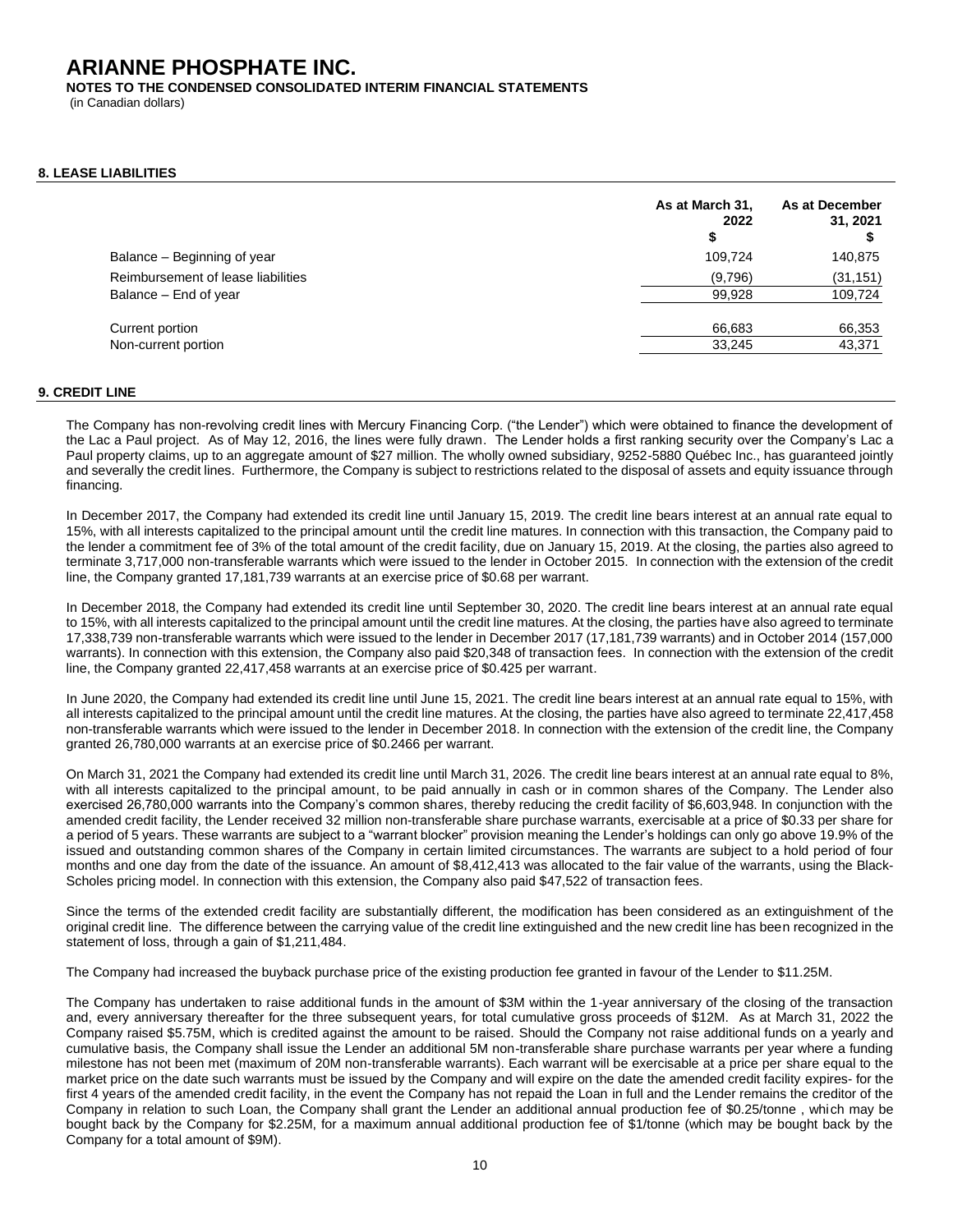**NOTES TO THE CONDENSED CONSOLIDATED INTERIM FINANCIAL STATEMENTS**

(in Canadian dollars)

|                                     | As at March<br>31.2022<br>S | As at December<br>31.2021 |
|-------------------------------------|-----------------------------|---------------------------|
| Balance - Beginning of the period   | 18,395,609                  | 30,660,613                |
| Repayment by exercise of warrants   |                             | (6,603,948)               |
| Amortization of transaction costs   |                             | 1.420.462                 |
| Debt extinction                     |                             | (24, 892, 949)            |
| New debt under IFRS 9               |                             | 15,269,052                |
| Capitalized interests and accretion |                             | 2,542,379                 |
| Balance – End of the period         | 18,395,609                  | 18.395.609                |
| Current portion                     | 2,133,041                   | 2,133,041                 |
| Non-current portion                 | 17,153,139                  | 16,262,568                |
|                                     |                             |                           |

#### **10. LOANS**

In September 2016, the Company closed on a \$3 million loan agreement with various third-party lenders (the "Loans"). The Loans bears interest at 8%, paid semi-annually, and has a maturity of 3 years. The Company had the ability to repay the Loan after one year at its option. As part of the Loan, the Company issued 2,400,000 non-transferable warrants, with each warrant entitling the holder to purchase one common share of the Company at a price of \$1.25 per share for a term of 3 years which expired on September 28, 2019.

In October 2016, the Company closed an additional \$1.1 million loan agreement with various third-party lenders. The loan bears interest at 8%, paid semi-annually and has a maturity of 3 years. The Company had the ability to repay the loan after one year at its option. As part of the loan, the Company issued 880,000 non-transferable warrants, with each warrant entitling the holder to purchase one common share of the Company at a price of \$1.25 per share for a term of 3 years which expired on October 27, 2019.

In September 2019, the Company extended the total \$4.1 million loans. These extensions will mature on September 28, 2021 and bear interest at 8%, paid semi-annually. In connection with the loan extensions, the Company issued non-transferable warrants in the amount of 1,818 per \$1,000 face value (for a total of 7,453,800 warrants), with each warrant entitling the holder to purchase one common share of the Company at a price of \$0.55 per share for a term of 2 years expiring on September 28, 2021.

On March 31, 2022, the Company issued 14,545,455 common shares of the Company at a deemed price of \$0.43 per share, as settlement for \$4,000,000 of the loans. Also, 7,272,000 warrants, with an exercise price of \$0.55, had been cancelled. A loss on settlement of \$2,346,723 has been recorded in the statement of loss.

|                                    | As at March 31,<br>2022 | As at December<br>31, 2021 |
|------------------------------------|-------------------------|----------------------------|
| Balance - Beginning of period      |                         | 3,932,483                  |
| Amortization of transactions costs |                         | 167.517                    |
| Conversion in common shares        |                         | (4,000,000)                |
| Repayment of the loans             |                         | (100,000)                  |
| Balance - End of period            |                         |                            |
|                                    |                         |                            |

In December 2018, the Company closed on a \$1.5 million loan agreement with various third-party lenders (the "working capital facility"). The working capital facility bears interest at 12%, payable at maturity, and has a maturity of 1 year. As part of the Working Capital Facility, the Company issued 2,117,646 non-transferable warrants, with each warrant entitling the holder to purchase one common share of the Company at a price of \$0.425 per share for a term of 1 year which expired on December 2019.

In December 2019, the Company extended the total \$1.5 million loan. This extension will mature on June 18, 2021 and bear interest at 12%, capitalized monthly. In connection with the loan extensions, the Company issued non-transferable warrants in the amount of 2,222 per \$1,000 face value (for a total of 3,756,583 warrants), with each warrant entitling the holder to purchase one common share of the Company at a price of \$0.27 per share for a term of 18 months expiring on June 18, 2021.

On March 31, 2022, the Company issued 7,164,200 common shares of the Company at a deemed price of \$0.43 per share, as settlement for \$1,970,155 of the loans. Also, 3,756,584 warrants, with an exercise price of \$0.27, had been cancelled. A loss on settlement of \$1,155,852 has been recorded in the statement of loss.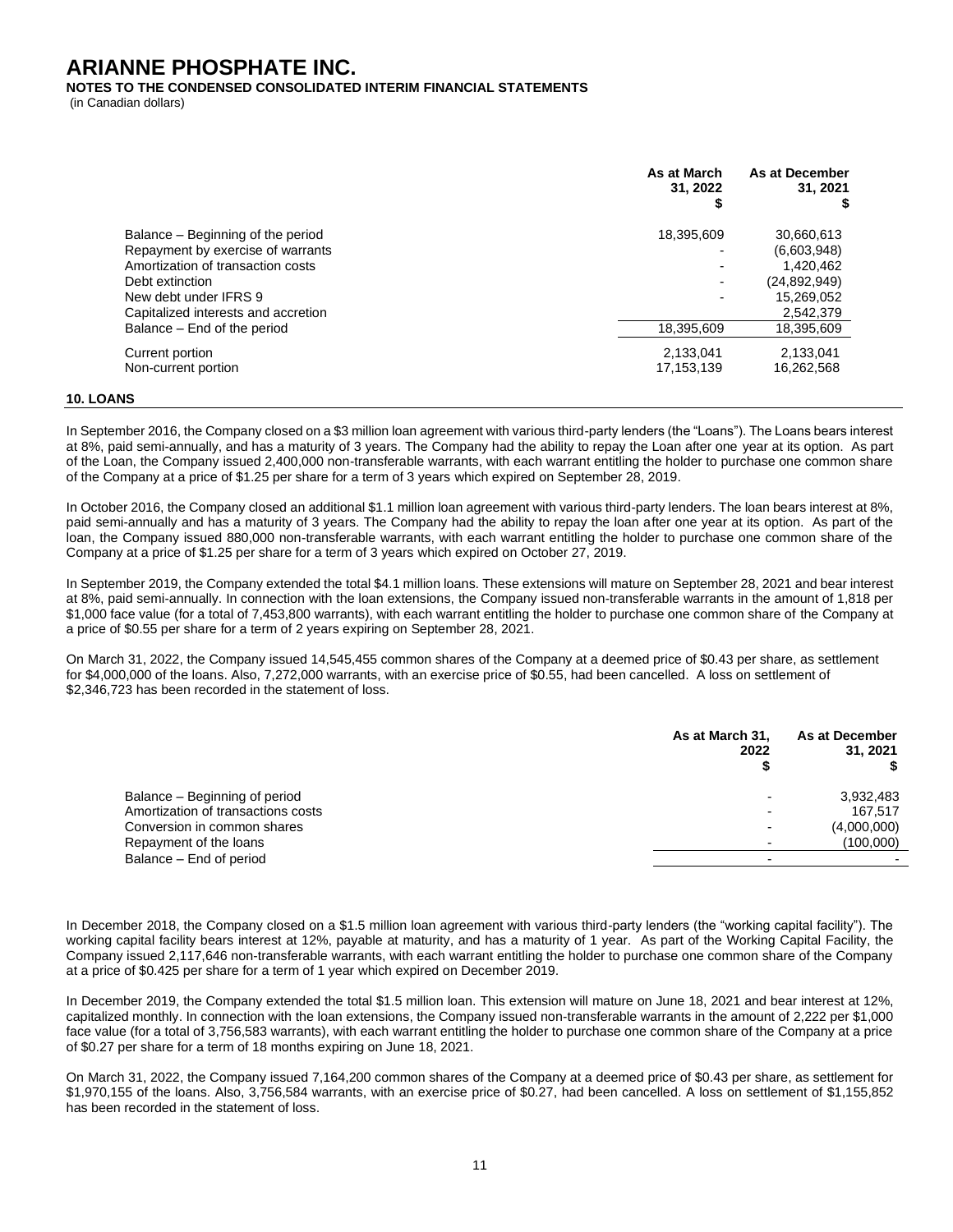**NOTES TO THE CONDENSED CONSOLIDATED INTERIM FINANCIAL STATEMENTS**

(in Canadian dollars)

|                                    | As at March 31.<br>2022 | As at December<br>31, 2021 |
|------------------------------------|-------------------------|----------------------------|
| Balance – Beginning of period      |                         | 1,859,267                  |
| Capitalized interests              |                         | 57,163                     |
| Amortization of transactions costs |                         | 53,725                     |
| Conversion in common shares        |                         | (1,970,155)                |
| Balance – End of period            |                         |                            |

In April 2020, the Company received a \$40 000 loan from Canada Emergency Business Account ("CEBA"). In December, the subsidiary 9252- 5880 Quebec Inc. also received a \$40,000 loan from CEBA. This interest-free loan, used to finance operating costs, was offered by the Canadian Government through the Company's bank in the context of the Covid-19 pandemic outbreak. Repayment of the loan balance on or before December 31, 2022 will result in a loan forgiveness of \$10 000. On January 1st, 2023, the Company will have the option to extend the repayment of the capital for 3 years and will benefit from an interest rate of 5%. The loans were initially recorded at a fair value of \$43,139 considering the grant, the interest-free loan and the reimbursement on December 31, 2022. An effective rate of 15% was used, taking into account the rate that the Company would have obtained for a similar loan. The residual value of \$36,860 was recorded as a deferred government grant in the statement of financial position and will be recognized in the statement of loss and comprehensive loss at the same time as the underlying expenses in general and administrative.

|                                              | As at March 31,<br>2022 | As at December<br>31, 2021 |
|----------------------------------------------|-------------------------|----------------------------|
| Balance – Beginning of period                | 43.139                  | 43,139                     |
| Loan received                                |                         |                            |
| Value attributed to the governmental subsidy |                         |                            |
| Balance – End of period                      | 43.139                  | 43.139                     |
| Current portion                              | 43.139                  | 43,139                     |
| Non-current portion                          |                         |                            |

### **11. CAPITAL STOCK**

#### **Authorized**

Unlimited number of common shares without par value

Unlimited number of preferred shares, without par value, issuable in series: Series A includes 500,000 preferred shares, non-voting, noncumulative dividend of 8% redeemable by the Company at the amount paid-in.

Changes in the Company's common shares were as follows:

|                             | Three-month period ended March<br>31.2022 |                          | Year ended December 31, 2021 |            |
|-----------------------------|-------------------------------------------|--------------------------|------------------------------|------------|
|                             | <b>Number</b>                             | Amount                   | <b>Number</b>                | Amount     |
| Balance – Beginning of year | 185,464,469                               | 85,739,960               | 123,198,348                  | 64,354,302 |
| Private placement (1)       |                                           |                          | 11,500,000                   | 4,880,173  |
| Exercise of options         |                                           | $\overline{\phantom{0}}$ | 109.800                      | 36.181     |
| Exercise of warrants        |                                           | $\blacksquare$           | 28.946.666                   | 7.134.153  |
| Exercise of broker warrants | 10.841                                    | 6,936                    |                              |            |
| Debt conversion             |                                           |                          | 21,709,655                   | 9,335,151  |
| Balance - End of year       | 185.475.310                               | 85.746.896               | 185,464,469                  | 85,739,960 |

(1) Value of capital stock paid in cash (private placement) is presented net of fair value of warrants units amounting to nil in 2022 (2021 – 869,827) – refer to description below.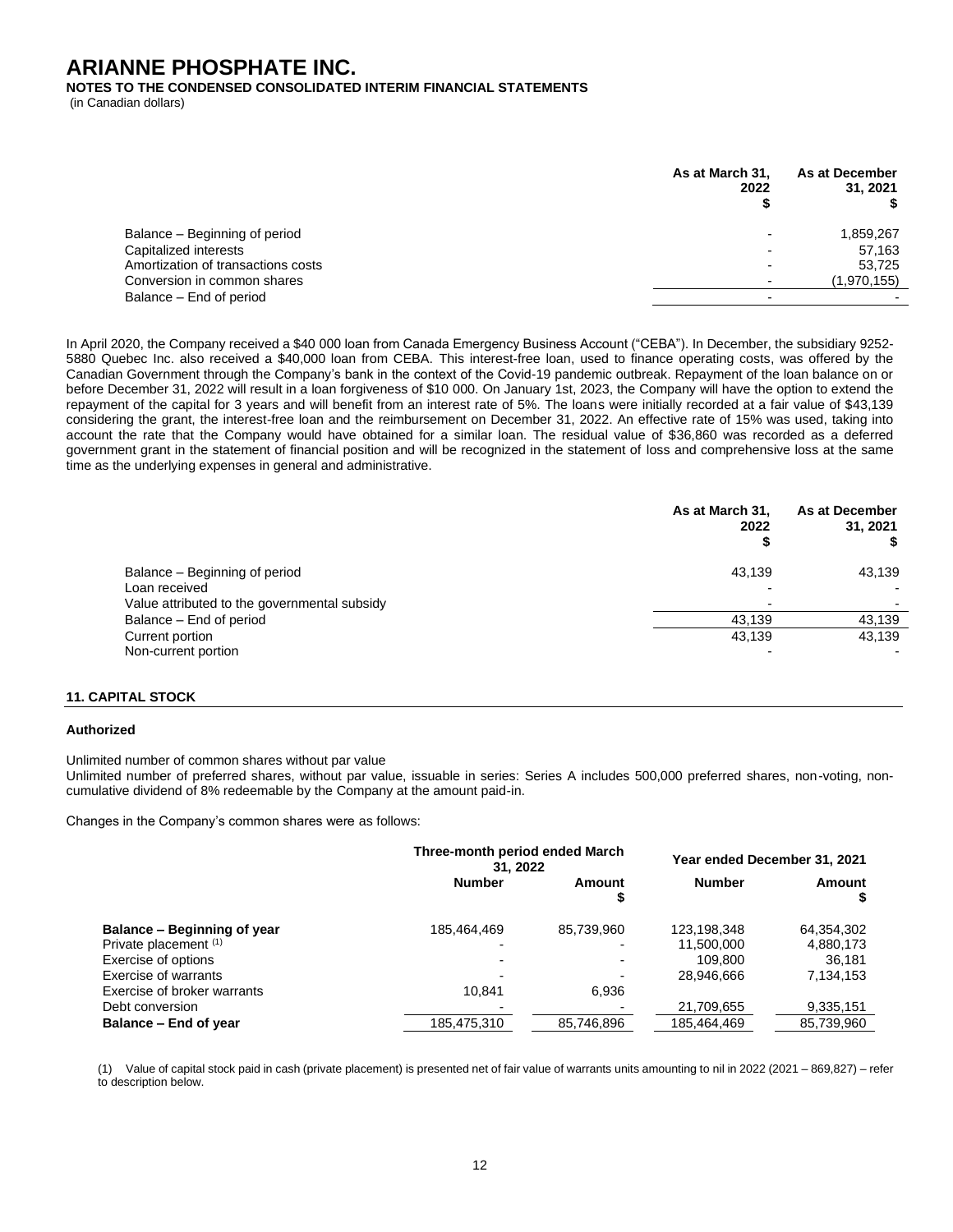**NOTES TO THE CONDENSED CONSOLIDATED INTERIM FINANCIAL STATEMENTS**

(in Canadian dollars)

#### **Year ended December 31, 2021**

On June 4, 2021 the Company closed an equity financing in the amount of \$5,750,000. Under the terms of the financing, Arianne has issued 11,500,000 units at a price of \$0.50 per unit. Each unit is comprised of one common share and one-half warrant. Each full warrant entitles the holder to purchase one common share at a price of \$0.71 until June 4, 2023.

#### **12. STOCK OPTIONS, WARRANTS AND OPTIONS GRANTED TO BROKERS**

#### **Stock options**

The stock options granted to directors and employees vest on a basis of 33% every year on a three-year period from the date of grant and options to consultants vest on a basis of 25% every three months, starting three months after the grant date.

Changes in Company stock options were as follows:

| Three-month period ended<br>March 31, 2022 |                                          | Year ended December 31,<br>2021 |                                          |
|--------------------------------------------|------------------------------------------|---------------------------------|------------------------------------------|
| <b>Number</b>                              | Weighted<br>average<br>exercise<br>price | <b>Number</b>                   | Weighted<br>average<br>exercise<br>price |
| 6.807.500                                  | 0.66                                     | 6.014.447                       | 0.77                                     |
| 350,000                                    | 0.70                                     | 1.845.000                       | 0.42                                     |
|                                            |                                          | (109.800)                       | 0.20                                     |
| (266, 667)                                 | 0.36                                     | (878.813)                       | 0.96                                     |
|                                            |                                          | (63, 334)                       | 0.39                                     |
| 6,890,833                                  | 0.67                                     | 6,807,500                       | 0.66                                     |
| 4.860.416                                  | 0.77                                     | 4.785.416                       | 0.77                                     |
|                                            |                                          |                                 |                                          |

### **Warrants**

Changes in Company warrants were as follows:

|                             | Three-month period ended<br><b>March 31, 2022</b> |                                               | <b>Year ended December</b><br>31, 2021 |                                          |
|-----------------------------|---------------------------------------------------|-----------------------------------------------|----------------------------------------|------------------------------------------|
|                             | <b>Number</b>                                     | Weighted<br>average<br>exercise<br>price<br>₽ | <b>Number</b>                          | Weighted<br>average<br>exercise<br>price |
| Balance – Beginning of year | 45,022,875                                        | 0.42                                          | 48,546,591                             | 0.36                                     |
| Granted                     |                                                   |                                               | 37,750,000                             | 0.39                                     |
| Exercised                   |                                                   | $\overline{\phantom{a}}$                      | (28,946,666)                           | 0.24                                     |
| Expired                     |                                                   |                                               | (12,327,050)                           | 0.49                                     |
| Balance – End of year       | 45,022,875                                        | 0.42                                          | 45,022,875                             | 0.42                                     |

#### **Options granted to brokers**

Changes in Company options granted to brokers were as follows:

|                                 |               | Three-month period ended<br>March 31, 2022    |                      | Year ended December 31,<br>2021                |  |
|---------------------------------|---------------|-----------------------------------------------|----------------------|------------------------------------------------|--|
|                                 | <b>Number</b> | Weighted<br>average<br>exercise<br>price<br>S | <b>Number</b>        | Weighted<br>average<br>exercise<br>price<br>\$ |  |
| Balance – Beginning of year     | 590,000       | 0.50                                          | 55,740               | 0.75<br>0.50                                   |  |
| Granted<br>Exercised<br>Expired | (10, 841)     | 0.50                                          | 590,000<br>(55, 740) | 0.75                                           |  |
| Balance - End of year           | 579,159       | 0.50                                          | 590,000              | 0.50                                           |  |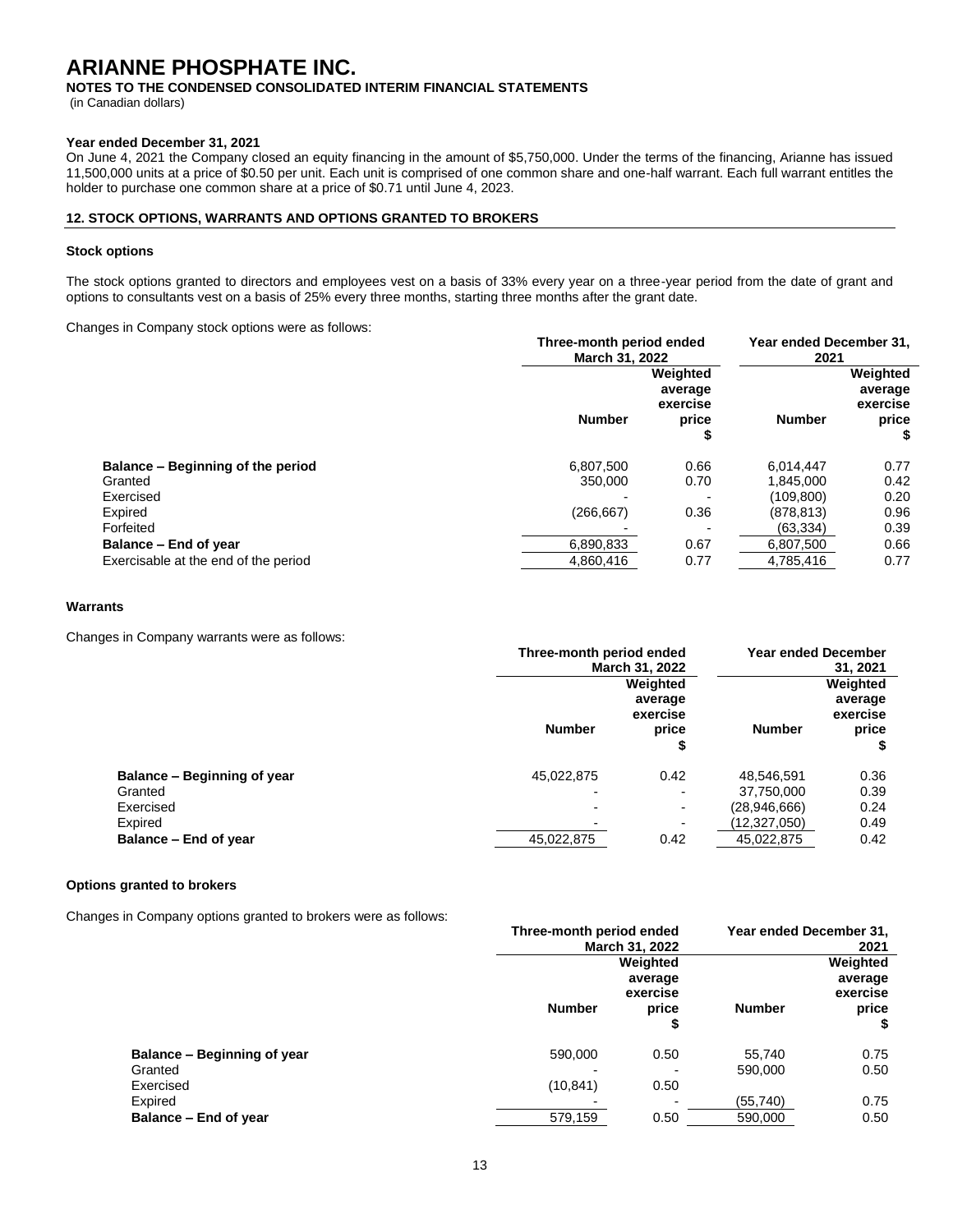**NOTES TO THE CONDENSED CONSOLIDATED INTERIM FINANCIAL STATEMENTS**

(in Canadian dollars)

#### **13. FINANCE COSTS**

|                                       | Three-month<br>period ended<br>March 31,<br>2022<br>ъ | Three-month<br>period ended<br>March 31,<br>2020 |
|---------------------------------------|-------------------------------------------------------|--------------------------------------------------|
| Accretion and interest on loans       |                                                       | 278,405                                          |
| Accretion and interest on credit line | 890,571                                               | 1,488,426                                        |
| Loss on conversion of loans           |                                                       | 3,502,575                                        |
| Gain on extension of credit line      |                                                       | (1,211,484)                                      |
| Interest expense on lease liabilities | 6,833                                                 | 8.994                                            |
| Interest income                       | (5, 552)                                              | (161)                                            |
| Transaction costs                     |                                                       | 53,506                                           |
|                                       | 891,852                                               | 4.120.261                                        |

### **14. SUPPLEMENTARY INFORMATION RELATED TO CASH FLOWS**

| Net change in non-cash working capital items                                                              | Three-month<br>period ended<br>March 31,<br>2022 | Three-month<br>period ended<br>March 31,<br>2021 |
|-----------------------------------------------------------------------------------------------------------|--------------------------------------------------|--------------------------------------------------|
| Receivable and other current assets<br>Sales taxes receivable<br>Accounts payable and accrued liabilities | 24.661<br>(14, 707)<br>49,112                    | (10,986)<br>(6, 407)<br>(370, 765)               |
|                                                                                                           | 59,066                                           | (388,158)                                        |

Items not affecting cash not otherwise disclosed elsewhere in the financial statements:

|                                                        | Three-month<br>period ended<br>March 31, 2022 | Three-month<br>period ended<br>March 31, 2021 |
|--------------------------------------------------------|-----------------------------------------------|-----------------------------------------------|
| Addition to property, plant and equipment not yet paid | 8.096                                         | 140.124                                       |
| Transaction costs not yet paid                         | $\overline{\phantom{a}}$                      | $\sim$                                        |

## **15. RELATED PARTY TRANSACTIONS**

The table below shows related party transactions and balances payable for each of the Company's related parties:

|                                                              | Three-month<br>period ended<br>March 31,<br>2022 | Three-month<br>period ended<br>March 31,<br>2021<br>S, |
|--------------------------------------------------------------|--------------------------------------------------|--------------------------------------------------------|
| Key management compensation (1)                              | \$                                               |                                                        |
| Share-based compensation                                     | 30.563                                           | 27,048                                                 |
| Management fees (2)                                          | 25,000                                           | 48,654                                                 |
|                                                              | 55.563                                           | 75.702                                                 |
| Salaries and benefits (2)                                    | 135.129                                          | 78,510                                                 |
|                                                              | 190.692                                          | 154,212                                                |
| Balance included in accounts payable and accrued liabilities | 8,333                                            | 54.112                                                 |

(1) The key management is composed of the Chief executive officer (CEO), President, Chief Financial Officer (CFO), Chief Operating Officer (COO), President and Executive Chairman.

(2) Salaries, benefits and management fees capitalized to property, plant and equipment amount to \$76,901 (\$42,404 in 2021).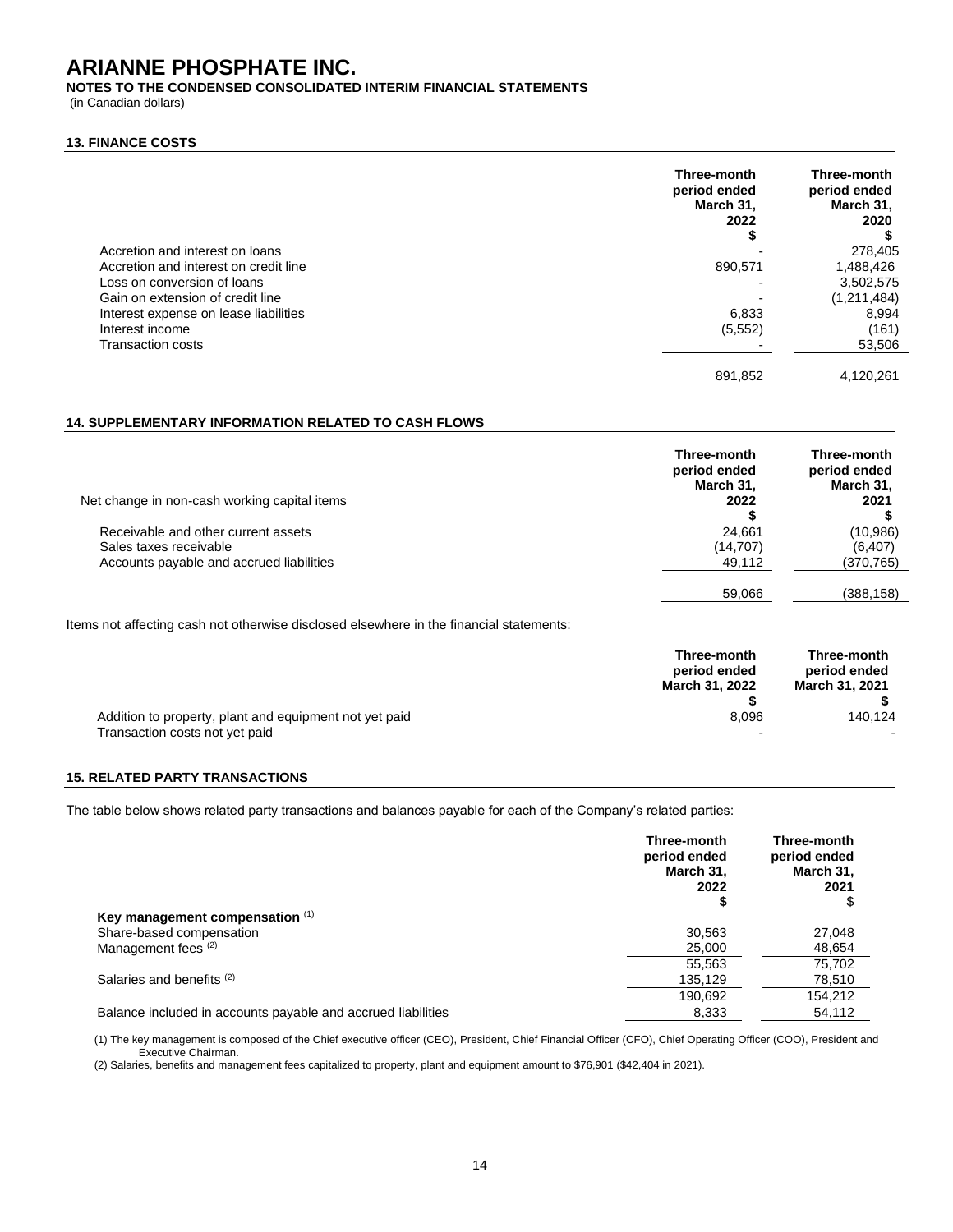**NOTES TO THE CONDENSED CONSOLIDATED INTERIM FINANCIAL STATEMENTS**

(in Canadian dollars)

The Company has entered into employment and management contracts with its key executives whose estimated annual remuneration amounts to \$500,000. These contracts are renewable annually. The agreements with the Company's key executives contain provisions that apply in case of termination without cause or a change of control. If all executive team members had been dismissed without cause on March 31, 2022, the Company would have had to pay a total amount of \$600,000 as severance. If a change of control had occurred on March 31, 2022, the total amounts payable to the executive team in respect of severance would have totaled \$475,000 (assuming they left after a change of control and each named executive opted to receive such compensation). If the assets of the company had been sold to an "arm's length entity" on March 31, 2022, the total amounts payable to the executive team in respect of severance would have totaled \$725,000 (assuming they left after a change of control and each named executive opted to receive such compensation).

Subsequent to the nomination of Brian Ostroff as a director of the Company on June 4, 2014, Windermere is considered as a related party because it has significant influence over the Company through its representation on the Board of Directors. All agreements and transactions with Windermere are already disclosed in these financial statements and are therefore not described in this note.

Ocean Partners is also considered as a related party because two directors of the Company are directors of Ocean Partners. All agreements and transactions with Ocean Partners are already disclosed in these consolidated financial statements and are therefore not described in this note.

### **16. COMMITMENTS**

a) In August 2012, the Company granted the Lender of the credit line a royalty of \$1 per ton of phosphate concentrate sales from the Lac à Paul project. This royalty may be redeemed at any time through a lump-sum payment of \$9 million. In July 2013, the Company also granted the Lender of the credit line a royalty of \$0.25 per ton of phosphate concentrate sales from the Lac à Paul project. This royalty may be redeemed at any time through a lump-sum payment of \$2.25 million. These royalties will have to be redeemed by the Company for the same amount in the event of a change of control where at least 90% of the issued and outstanding shares of the Company are acquired, purchased or held by a third party, either through a tender offer or other transaction with the same result. The Company also has granted to other parties a 2.75% royalty on the net smelter return (''NSR''). The royalty may be redeemed at any time through a lump-sum payment of \$2.5 million.

### **17. CONTINGENCIES**

In the normal course of operations, the Company is exposed to events that could give rise to contingent liabilities. As at the date of issue of the consolidated interim financial statements, the Company was not aware of any significant events that would have a material effect on its consolidated interim financial statements.

#### **18. FINANCIAL INSTRUMENTS AND FINANCIAL RISKS**

#### **Classification**

The Company's financial instruments as at March 31, 2022 and as at December 31, 2021 consist of cash, receivable and other current assets, accounts payable and accrued liabilities, loans and credit line.

The classification of financial instruments is summarized as follows:

| <b>Carrying value</b>                        | <b>Carrying value</b>                         |
|----------------------------------------------|-----------------------------------------------|
| As at March 31, 2022<br>\$                   | As at December 31,<br>2021<br>S               |
|                                              |                                               |
| 4,596,634<br>105,348                         | 5,027,247<br>130,009                          |
| 4,803,303                                    | 5,157,236                                     |
|                                              |                                               |
| 251,737<br>43,139<br>19,286180<br>19,581,057 | 214,130<br>43,139<br>18,395,609<br>37,629,837 |
|                                              |                                               |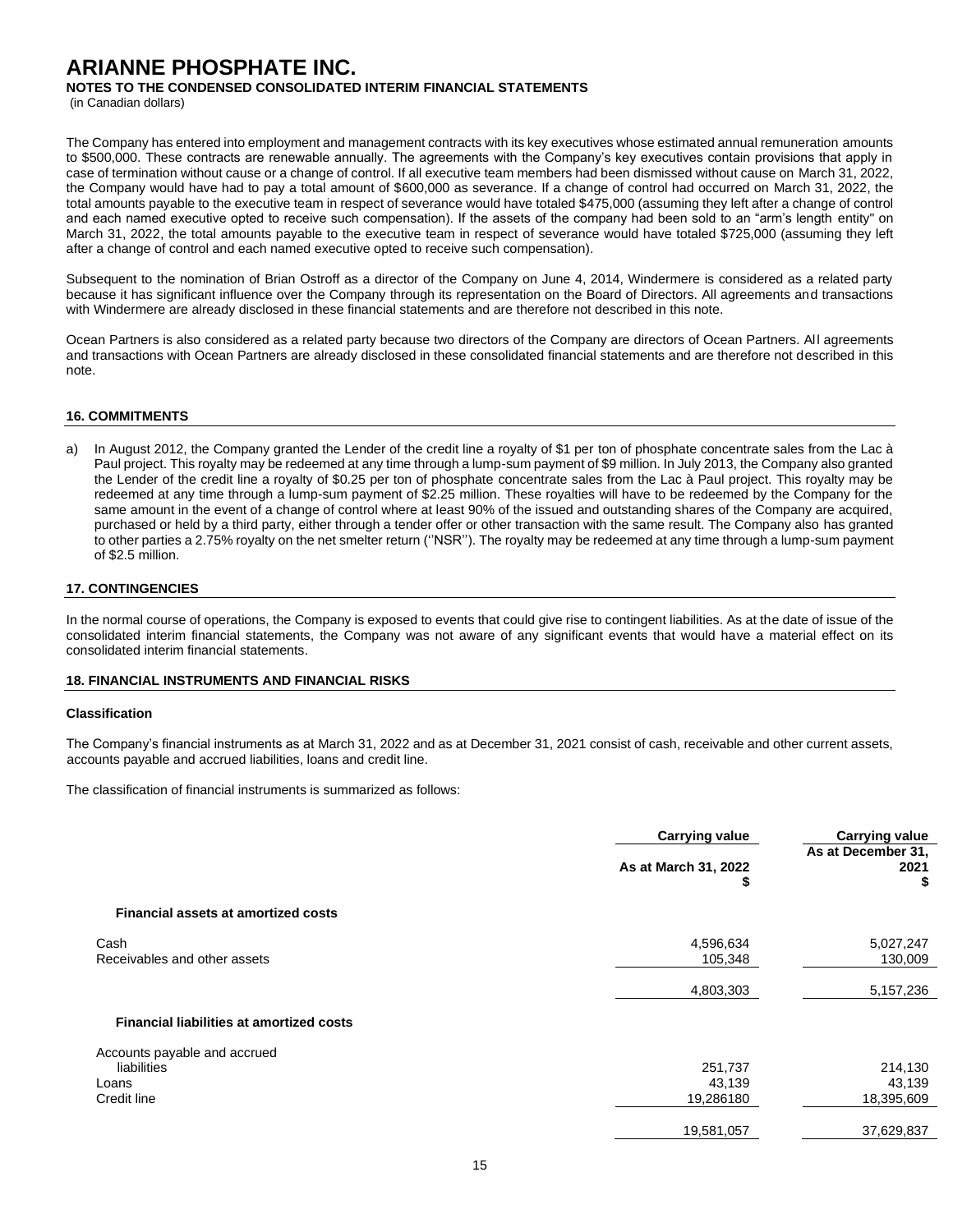**NOTES TO THE CONDENSED CONSOLIDATED INTERIM FINANCIAL STATEMENTS**

(in Canadian dollars)

The Company defines the fair value hierarchy under which its financial instruments are valued as follows: level 1 includes unadjusted quoted prices in active markets for identical assets or liabilities; level 2 includes inputs other than quoted prices in level 1 that are observable for assets or liabilities, either directly or indirectly; and level 3 includes inputs for the asset or liability that are not based on observable market data. There was no transfer of hierarchy level during the periods ended March 31, 2022 and 2021.

#### **Financial risks**

The Company has exposure to various financial risks, such as credit risk, liquidity risk, interest rate risk, equity risk, currency risk and fair value risk from its use of financial instruments.

#### **Credit risk**

The Company's credit risk is primarily attributable to cash and receivables and other current assets. Cash is deposited in Canadian chartered bank accounts or invested in a diversified manner in securities having an investment-grade rating (AA-), from which management believes the risk of loss to be minimal. Receivables and other current assets mainly consist of interest receivable from Canadian chartered banks, sales taxes receivable and mining tax credits due from the Quebec government. Management believes that the credit risk concentration with respect to financial instruments included in amounts receivable is minimal.

#### **Liquidity risk**

Liquidity risk is the risk that the Company will not have sufficient cash resources to meet its financial obligations as they come due. The Company's liquidity and operating results may be adversely affected if the Company's access to the capital market is hindered, whether as a result of a downturn in stock market conditions generally or related to matters specific to the Company. The Company generates cash flows primarily from its financing activities. As at March 31, 2022, the Company had cash of \$4,596,634 (\$5,027,247 as at December 31, 2021) to settle current liabilities of \$2,494,601 (\$2,456,663 as at December 31, 2021). The Company regularly evaluates its cash position to ensure preservation and security of capital as well as maintenance of liquidity (Refer to note 1).

The following are the contractual maturities of financial liabilities, including interest where applicable as at March 31, 2022:

|                                          | amount     | Carrying Contractual cash<br>flows | 0 to 12<br>months | 12 to 24<br>months | More than<br>24 months   |
|------------------------------------------|------------|------------------------------------|-------------------|--------------------|--------------------------|
| Accounts payable and accrued liabilities | 251.737    | 251.737                            | 251.737           |                    | $\overline{\phantom{a}}$ |
| Lease liability                          | 99.928     | 99.928                             | 66.683            | 33.245             |                          |
| Loans                                    | 43.139     | 30,000                             | 30,000            |                    | $\overline{\phantom{0}}$ |
| Credit line                              | 19,286,180 | 35.825.488                         | 2,134,658         | 2,051,977          | 31,638,853               |

#### **Interest rate risk**

Company debt facilities bear interest at fixed rates and therefore has no interest rate risk. The Company's policy as it relates to its cash balances is to invest excess cash in financial instruments held with a Canadian chartered bank.

As at March 31, 2022, the Company's exposure to interest rate risk is summarized as follows:

| Cash                                     | Fixed interest rate and non-interest bearing |
|------------------------------------------|----------------------------------------------|
| Accounts payable and accrued liabilities | Non-interest bearing                         |
| Credit line                              | Fixed interest rate                          |
| Loans                                    | Fixed interest rate                          |

#### **Currency risk**

As at March 31, 2022, the Company has a bank account in US dollars for an amount of \$2,373 (\$3,116 as at December 31, 2021). The Company also had US \$27,882 and GBP 25,000 payable as at March 31, 2022 (US \$29,448 and GBP 25,000 as at December 31, 2021).

#### **Fair Value risk**

Current financial assets and financial liabilities are valued at their carrying amounts, which are reasonable estimates of their fair value due to their near-term maturities; this includes cash, receivables and other assets and accounts payable and accrued liabilities. Loans were accounted at amortized cost, and its fair value approximates its carrying value. The credit line was accounted at amortized cost, and its fair value is \$27,027,607.